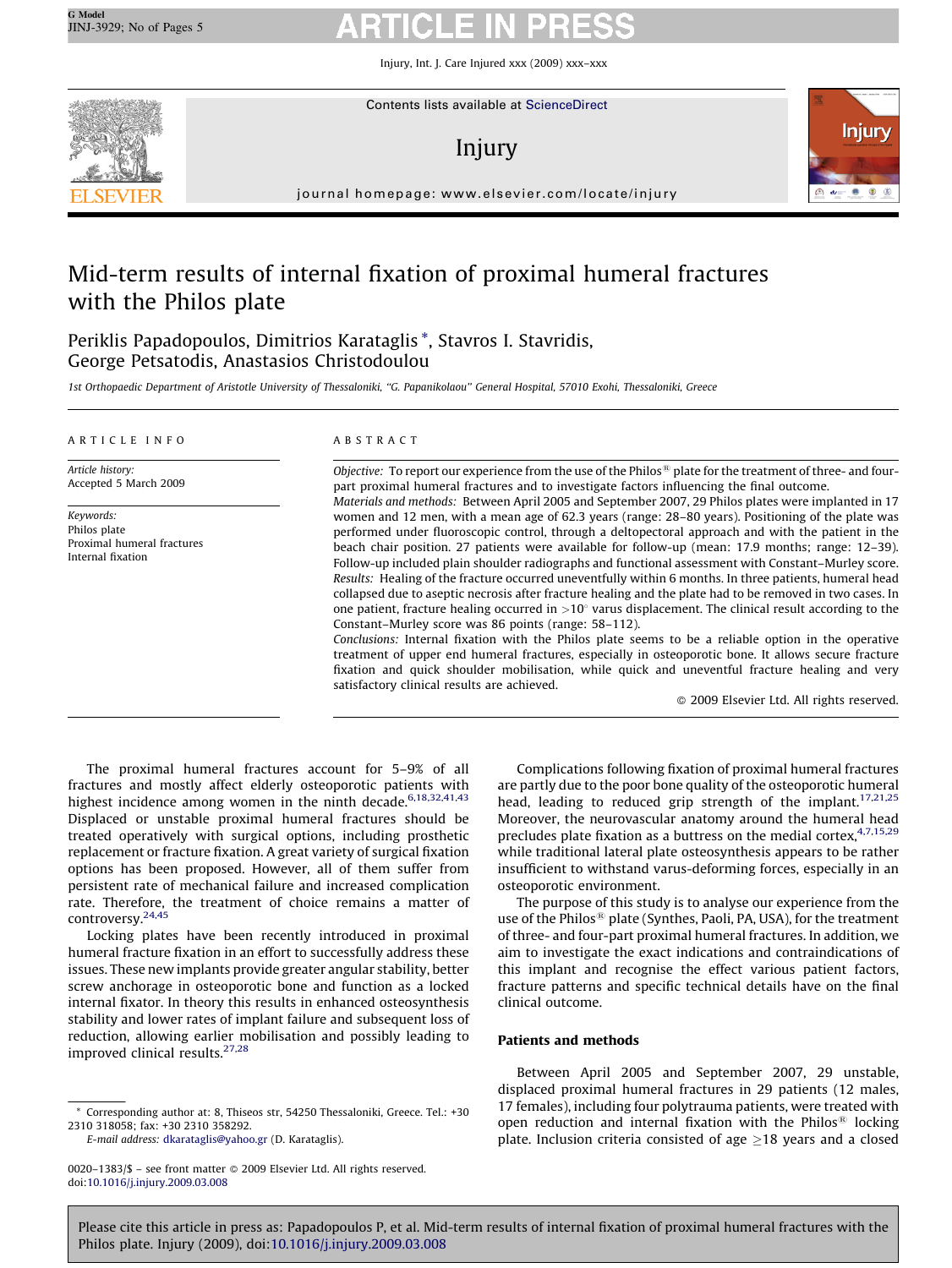three- or four-part displaced, unstable proximal humeral fracture that was less than 4 weeks old. Patients with fracture-dislocations, as well as those with fractures older than 4 weeks or a history of primary or metastatic tumours were excluded from our initial cohort.

Twenty-two patients had a three-part fracture (75.9%) and seven a four-part one (24.1%) according to the Neer's classification, while according to the AO classification, 15 fractures (51.8%) were B-type (six B1 and nine B2 type) and 14 fractures (48.2%) were Ctype (seven each of C1 and C2 type).

The mean patient age was 62.3 years (range: 28–80 years); 18 patients (62.1%) were older than 60 years and 11 (37.9%) were younger. In all but two patients older than 60 years the fracture was the result of a low-energy fall on the ground, while in those younger than 60 years the cause was a high-energy trauma, mainly road traffic accident in nine cases and a fall in two cases.

## Surgical technique and postoperative treatment

All patients were operated upon under general anaesthesia, in 'beach chair' position and under C-arm control. All procedures were carried out by a consultant orthopaedic surgeon with interest in shoulder surgery (PP or DK). The arm was draped separately to allow abduction and rotation in order to facilitate fracture reduction. A standard deltopectoral approach was used, the cephalic vein was routinely retracted medially and the subdeltoid space was developed. Throughout fracture-site preparation, care was taken to avoid damage of the ascending branch of the anterior circumflex humeral artery located laterally in the bicipital groove, since this provides the primary blood supply to the head fragment. After adequate exposure of the fracture site with the least possible soft-tissue dissection, the fragments were reduced and provisionally stabilised with the use of Kirschner wires (K-wires). The tubercles were additionally secured with 1-2 No-2 Ethibond sutures (Ethicon, Somerville, NJ, USA) passing through the bonetendon junction and inserted in the appropriate plate holes. Correct plate positioning in both the medio-lateral and cephalocaudal direction was controlled with the image intensifier. Positioning the first screw in the centre of the slotted gliding hole found in the distal part of the plate, facilitates accurate plate placement by allowing for minor adjustments. A minimum of five equally distributed, divergent locking screws (range: 5–9) were placed in the humeral head through the proximal part of the plate. During and after completion of the osteosynthesis, fracture reduction and accurate screw placement in the humeral head was confirmed fluoroscopically in both anteroposterior (AP) and lateral planes. The wound was closed in layers over a drain and the arm was placed in a shoulder sling.

Intravenous antibiotics were administered for 24 h postoperatively and the drain was removed during the first postoperative day. Elbow and wrist range of motion exercises were commenced on the first postoperative day, while passive motion and pendulum exercises of the shoulder were encouraged as soon as pain had subsided. Active-assisted range of motion activities were initiated about 4–6 weeks postoperatively, while unassisted active motion was allowed at 8–10 weeks postoperatively.

## Radiological and clinical evaluation

Fracture healing and maintenance of reduction were evaluated in AP shoulder radiographs taken immediately postoperatively, at 6 weeks, 3 months, 6 months and 1 year after surgery (Fig. 1a–c). The appearance of callus in radiographs and/or the disappearance of fracture lines were considered evidence of fracture healing. Radiographs were further assessed for identifying signs of humeral head osteonecrosis and implant 'cut-through' or 'cut-out'.



 $(b)$ 





Fig. 1. (a) Preoperative X-ray of a three-part proximal humeral fracture. (b) Immediate postoperative X-ray showing satisfactory fracture reduction. (c) Eighteen months postoperatively X-ray demonstrates fracture healing without fragment displacement.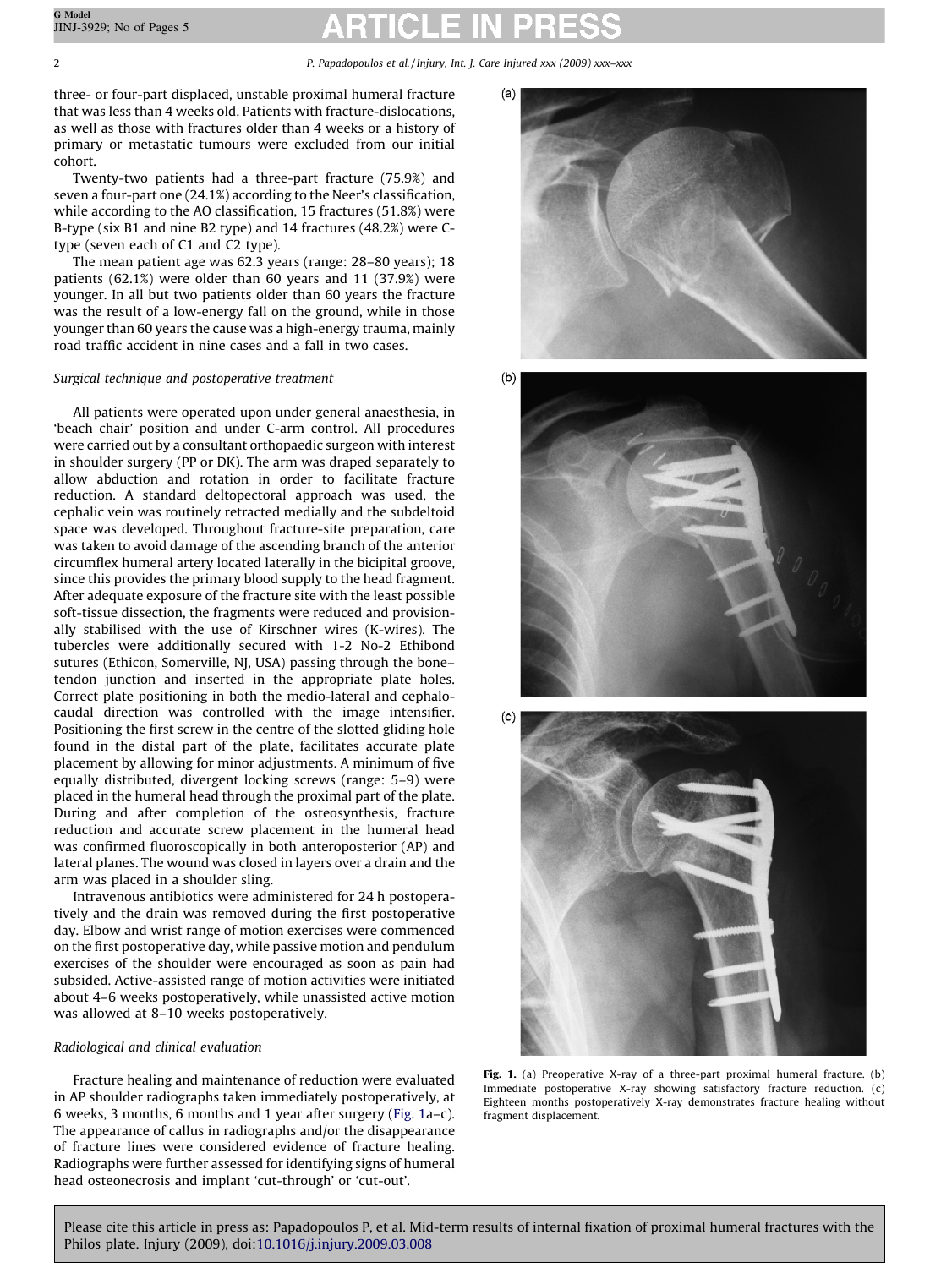In order to assess shoulder function the Constant–Murlay score as normalised by Katolik<sup>[5,19](#page-4-0)</sup> was used at the final follow-up visit.

# Results

From the 29 patients operated upon, 27 were available for final follow-up, since two polytrauma patients had died within the first month after surgery from causes unrelated to the humeral fracture. All patients were followed for a minimum of 12 months (mean follow-up time: 17.9 months, range: 12–39 months).

The average duration of hospitalisation was 5.7 days, ranging from 2 to 14 days. Hospitalisation ranged from 10 to 14 days for the four polytrauma patients and from 2 to 8 days for the rest of our patients.

In the early postoperative period no superficial or deep wound infections, nerve or vascular injuries were observed. In all cases fracture healing occurred uneventfully within 3–6 months. No implant failure and no delayed union or nonunion was noted. The mean Constant–Murley score, as normalised by Katolik, was 86 points (range: 58–112) on final review.

# Complications

In three patients (11.1%) humeral head collapse due to aseptic necrosis occurred after fracture healing (Fig. 2). In two patients (7.4%) the head collapse led to severe limitation of shoulder range of motion and pain due to head screw perforation into the glenohumeral joint. The patients were re-operated upon and the implants were removed, leading to symptom subsidence and clinical improvement, (Constant–Murlay score: 63 and 65 before implant removal, 81 and 82, respectively, after implant removal). The third patient had minimal pain and satisfactory range of motion and the clinical result 'did not correlate well' with the radiological picture of aseptic necrosis of the humeral head, therefore no hardware removal was required. In one other patient  $(3.7%) > 10^{\circ}$  varus displacement was noted 6 weeks postoperatively following 'medial hinge' collapse and screw 'cut-through'. Strictly passive mobilisation was continued for a further 6 weeks, by which time signs of fracture healing without further displacement were noted. The functional end-result of this patient was very satisfactory on final follow-up 14 months postoperatively. No other cases of either early or delayed loss of reduction were recorded.

# Discussion

Although proximal humeral fractures are among the commonest fractures in the human body with peak incidence in the elderly population, their surgical treatment still remains a matter of controversy.[24,25,45](#page-4-0) Various implants and surgical techniques have been proposed in an effort to overcome the above limitations. These include bone sutures, tension band, cerclage wires, K-wires, T-plates, intramedullary devices, double tubular plates, and the PlantTan Humerus Fixator Plate.<sup>34,36,38-40,44</sup> Most fixation methods though, suffer from unacceptably high complication rates, including 'cut-through', 'cut-out' or 'back-out' of the screws, implant failure, avascular necrosis, nonunion, malunion, nail migration, rotator cuff impairment and impingement syndrome. The rate of these complications can be rather high, especially in elderly patients with poor bone quality.<sup>14,15,38</sup> The use of locking plates has been recently introduced in the treatment of these fractures in an effort to successfully address the problems encountered with previously used fixation methods.

Probably the most serious concern in proximal humeral fracture fixation has been the high rate of avascular necrosis of the humeral head, with reported rates as high as 45% when



 $(b)$ 





Fig. 2. (a) Preoperative X-ray of a three-part proximal humeral fracture. Note the head fracture line located in the humeral anatomical neck. (b) Immediate postoperative X-ray shows satisfactory fracture reduction. (c) Fourteen months postoperatively humeral head avascular necrosis is evident, leading to subsequent head collapse.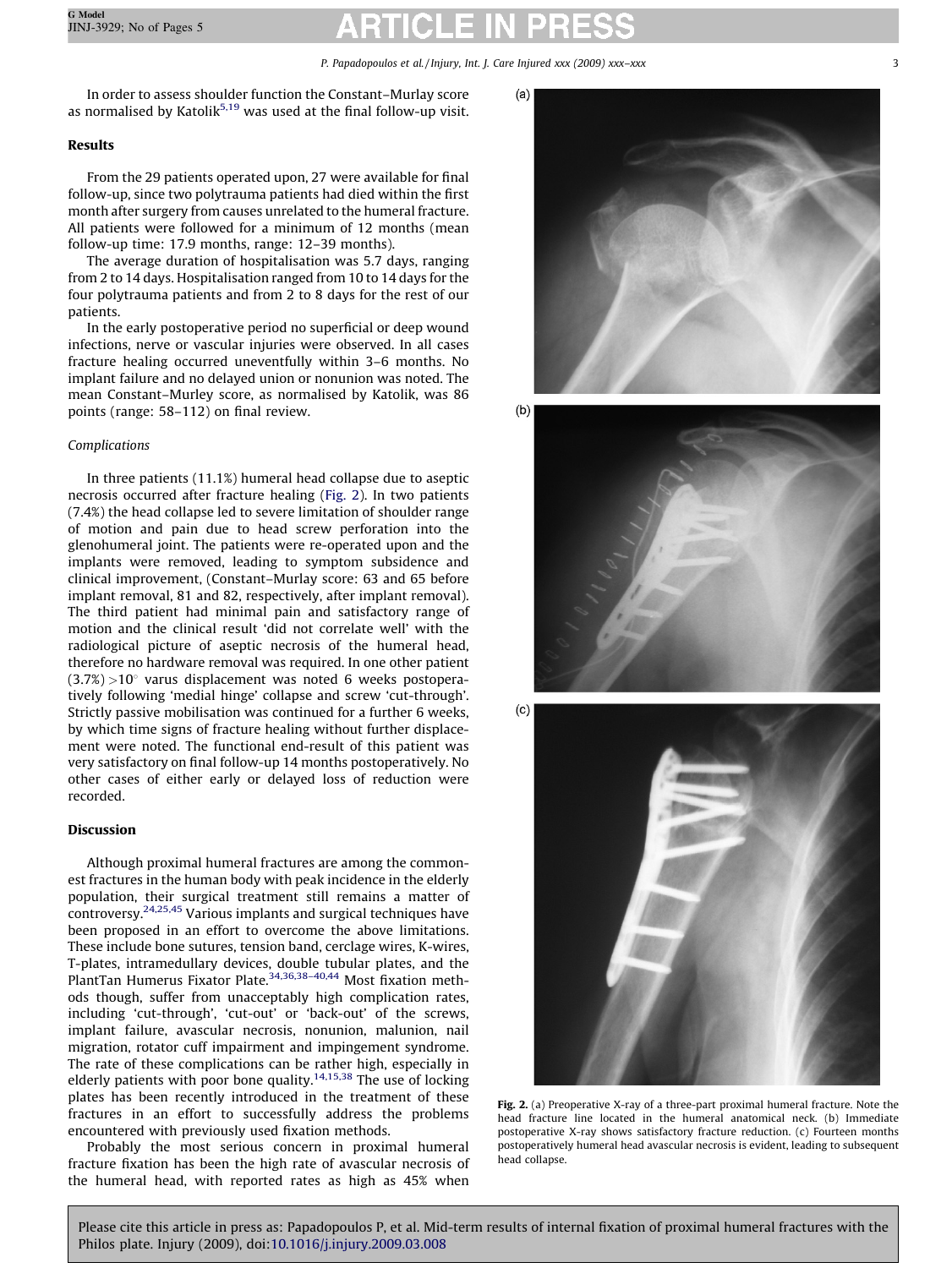traditional plating was used. $12,23,45$  In our study avascular necrosis was noted in only three patients (11.1%), a rate consistent with the low incidence reported in other studies where locking plates were used (range:  $4.5-16\%,^{3,7,9,20,33,35}$  $4.5-16\%,^{3,7,9,20,33,35}$  $4.5-16\%,^{3,7,9,20,33,35}$  Avascular head necrosis is initiated by the fracture pattern itself that almost unavoidably damages the delicate blood supply of the humeral head.<sup>[11](#page-4-0)</sup> However, humeral head vascular supply may be further compromised by the rather extensive soft tissue dissection required in order to achieve adequate reduction and fracture fixation with conventional plates. $45$  In that respect the use of locking plates, which act as a locked internal fixator, requires considerably less soft tissue and periosteal stripping, thus minimising further iatrogenic damage to the already compromised blood supply of the humeral head. $1,27,28$ 

Our results suggest that if avascular necrosis (AVN) leading to humeral head collapse occurs, the screws of the locking screw construct 'cut-through' and eventually 'cut-out' through the collapsing humeral head. This led to perforation of the head screws into the glenohumeral joint, necessitating implant removal in two cases. It is possible that the exceptional fixation strength of the device that is responsible for lower implant failure rates, is also a substantial contributing factor to this particular complication.<sup>8,9</sup> However, neither implant failure nor loss of fixation occurred in our AVN cases, indicating that, if reduction of the necrotic humeral head is preserved, fracture healing can be achieved leading to an acceptable clinical result that does not necessarily correlate with radiological findings of severe humeral head damage.<sup>[45](#page-4-0)</sup> It has been proposed that even re-vascularisation of the humeral head is possible when a stable fixation is provided.[2](#page-4-0) Moreover, one should note that even in the case of post-fixation segmental collapse of the humeral head, the functional results can be as good as those of primary hemiarthroplasty.[37,45](#page-4-0)

Early loss of fixation has been another serious concern in the surgical treatment of proximal humeral fractures, with reported rates ranging from  $\langle 4 \rangle$  to  $>$  25%.<sup>[26,33,42](#page-4-0)</sup> It appears that the overall rate of loss of fixation has significantly decreased after the introduction of locking plates instead of traditional plates in the treatment of these fractures.<sup>[13,22](#page-4-0)</sup> This is supported by our findings, as loss of reduction was recorded in only one patient (3.7%) in this series. In a multicentre study with a relatively large cohort of patients treated with locking plates, it was found that varus malreduction  $\left($  < 120 $\degree$ ) was significantly associated with early loss of fixation.<sup>1</sup>

The low rate of early loss of fixation achieved, when locking plates are used, can be partly attributed to the 'different mode of failure' of these plates. Traditional non-locking screws and plates rely on friction between the plate and bone for stability. In osteoporotic bone, this construct is more prone to failure because of bone resorption underneath the plate and high rotational forces. Additionally, the screws may not obtain sufficient purchase in the cancellous and osteoporotic humeral head, leading to high failure rates. Since locking plates rely on an angular-stable interface between the screw head and plate, the 'classic' failure of screw back-out or screw-breakage at the screw head/plate interface is far less common.<sup>1,26–28</sup> Locking plates usually fail as a complete 'monoblock' by pulling out of the humeral head or shaft.<sup>1</sup>

Our results compare well with those reported in most recently published series, in terms of complication rates and postoperative functional scores [2,9,13,16,20,31](#page-4-0) and do not support recently raised concerns.[33](#page-4-0) It should also be pointed out that all four of our complications, the three AVN cases and the one where substantial varus collapse occurred, were observed in fractures with a disrupted medial hinge and with the humeral head fracture-line located in the anatomical neck (AO/ASIF types 1.1 C1 and C2). This observation could indicate that such fracture types bear a higher risk for AVN, humeral head collapse and screw perforation and may not be suitable for internal fixation with the Philos plate, especially in elderly osteoporotic patients.

It seems that satisfactory fracture reduction, accurate plate placement, as well as an adequate number of head screws and their topography play an important role in avoiding implant failure. $8,10,16$  It is recommended that at least five equally distributed divergent fixed-angle plate screws are used in the humeral head in order to maintain reduction until the bone heals.<sup>[16](#page-4-0)</sup> We currently aim to insert as many divergent screws as possible in the head fragment, make every effort to provide adequate mechanical support in the inferomedial area of the humeral head with adequately placed oblique locked screws and leave the screws at least 5–10 mm below the subcortical bone. We believe that all the above increase the construct stability and decrease the probability of screw 'cut-through' and eventual 'cutout', should some degree of head collapse occur.

At the present time, none of the available surgical fixation options is based on solid, comparative and randomised evidence.<sup>[30](#page-4-0)</sup> Therefore, the actual choice of best treatment can only be based on case series, personal and institutional experience. The fact that all procedures were carried out by the same two shoulder surgeons in the same clinical setting, with a uniform surgical technique and a common postoperative protocol, together with prospective data collection constitute the strengths of this study. However, we appreciate that the present case study is faced with a number of limitations including a relatively small study population with considerable heterogeneity as regards age and fracture types and lack of a control group. Furthermore, we recognise that with a minimum follow-up of 1 year the reported rate of AVN may be lower than the pragmatic one, since late osteonecrosis with humeral head collapse has been recently recognised to be more common than previously thought. $<sup>2</sup>$  $<sup>2</sup>$  $<sup>2</sup>$  Therefore, conclusions should</sup> be reviewed in light of the aforementioned limitations.

The critical arguments for the choice of a specific method will inevitably be its ability to preserve or improve bone perfusion and to eventually help achieve healing in the desired position, while minimising the likelihood of complications.<sup>14</sup> In this respect the Philos<sup>®</sup> locking plate represents a very satisfactory option in the operative treatment of proximal humeral fractures; it facilitates fracture reduction and offers adequate fixation stability even in an osteoporotic environment, thus leading to high union rates and allowing early shoulder mobilisation. Our results also indicate that certain fracture types bear higher complication risks and certain technical details during  $Philos^{\circledR}$  locking plate application should be closely adhered to. However, further experimental and longterm clinical studies are required in order to evaluate in more depth the role of humeral head vascularity at the time of surgery and recognise the technical details during implant insertion together with the exact fracture parameters and patient factors that may positively or negatively affect the final outcome. These will help us clarify the exact indications for the use  $\text{Philos}^{\circledR}$  locking plate in proximal humeral fracture fixation.

No benefits in any form have been received or will be received from a commercial party related directly or indirectly to the subject of the article.

### Conflict of interest

The authors state that there are no conflicts of interest.

### References

1. Agudelo J, Schurmann M, Stahel P, et al. Analysis of efficacy and failure in proximal humerus fractures treated with locking plates. J Orthop Trauma 2007;21(10):676–81.